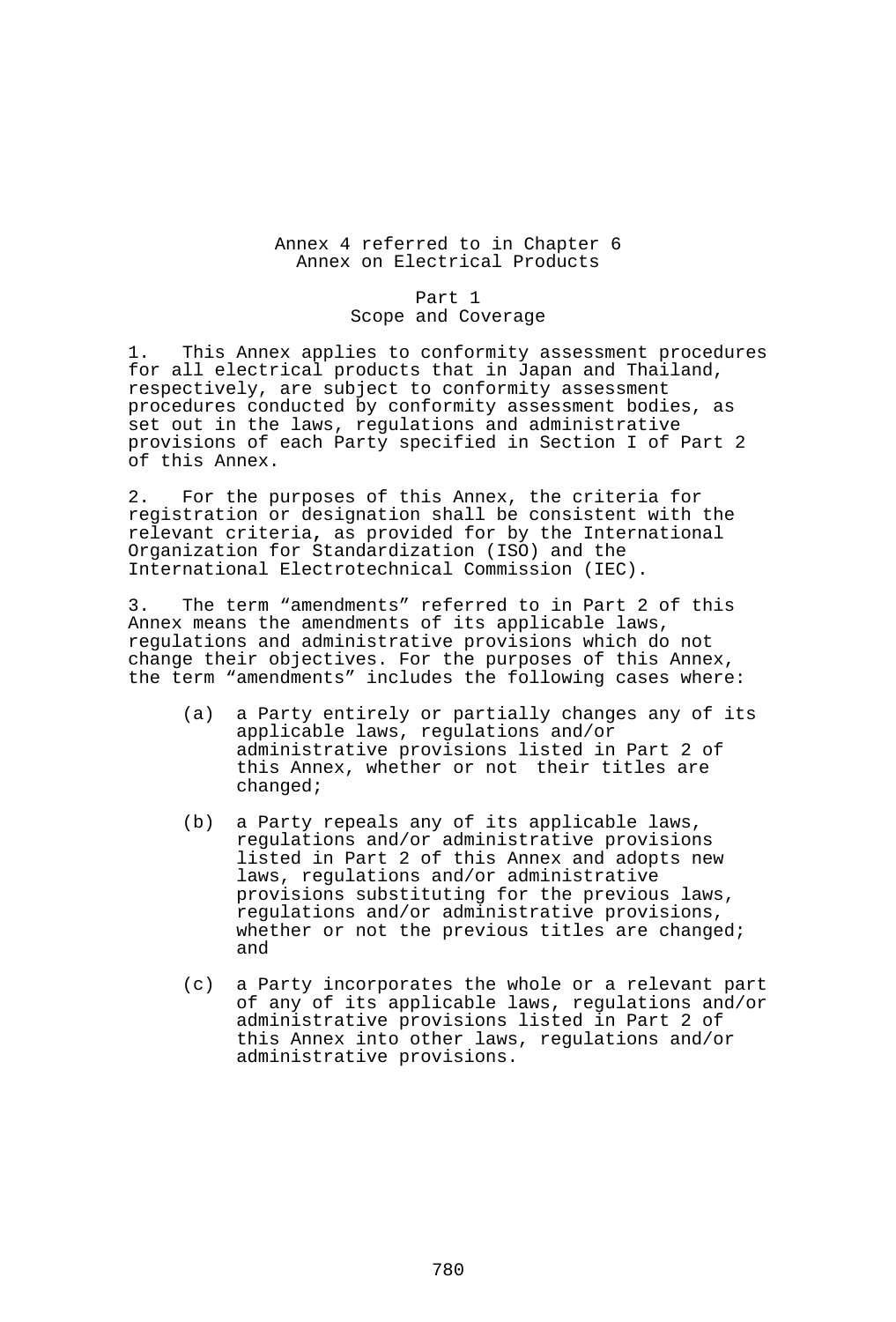# Part 2

The Applicable Laws, Regulations and Administrative Provisions, and Registering Authorities or Designating Authorities

## Section I:

### The Applicable Laws, Regulations and Administrative Provisions Stipulating Electrical Products

|                  | Japan                                                                                 |    |         | Thailand                                                                                     |
|------------------|---------------------------------------------------------------------------------------|----|---------|----------------------------------------------------------------------------------------------|
| 1.               | Electrical Appliance and<br>Material Safety Law (Law No.<br>234, 1961) and amendments | 1. |         | Industrial Product Standards<br>Act B.E.2511 (1968) and<br>amendments thereto                |
| thereto<br>$2$ . | Cabinet Order of the<br>Electrical Appliance and<br>Material Safety Law (Cabinet      | 2. | thereto | The following Royal Decrees<br>concerning electrical<br>products and amendments              |
|                  | Order No. 324, 1962) and<br>amendments thereto                                        |    | 2.1     | TIS 4 Part 1-2529<br>(1986) Incandescent<br>lamps                                            |
|                  |                                                                                       |    | 2.2     | TIS 10-2529 (1986)<br>Low-voltage<br>distribution link<br>fuses                              |
|                  |                                                                                       |    | 2.3     | TIS 11-2531 (1988) PVC<br>insulated copper<br>cables                                         |
|                  |                                                                                       |    | 2.4     | TIS 23-2521 (1978)<br>Ballast for<br>fluorescent lamps                                       |
|                  |                                                                                       |    | 2.5     | TIS 183-2528 (1985)<br>Starters for<br>fluorescent lamps                                     |
|                  |                                                                                       |    | 2.6     | TIS 293-2541 (1998)<br>PVC-insulated<br>aluminium cables                                     |
|                  |                                                                                       |    | 2.7     | TIS 344-2530 (1987)<br>Lampholders for<br>tubular fluorescent<br>lamps and<br>starterholders |
|                  |                                                                                       |    | 2.8     | TIS 366-2547 (2004)<br>Electric irons: safety<br>requirement                                 |
|                  |                                                                                       |    | 2.9     | TIS 824-2531 (1988)<br>Electrical switches                                                   |
|                  |                                                                                       |    |         |                                                                                              |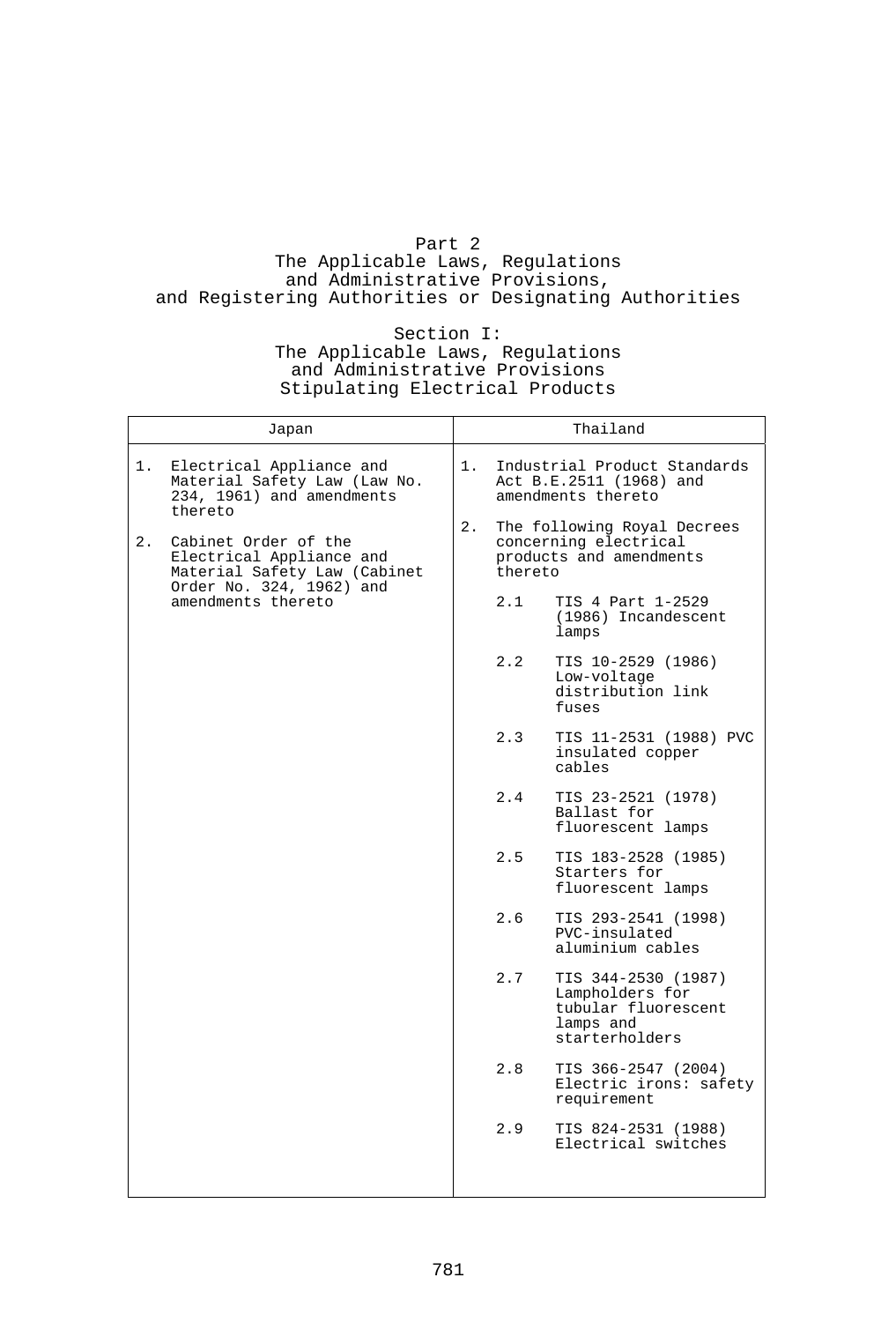| Japan | Thailand                                                                                                                                                  |
|-------|-----------------------------------------------------------------------------------------------------------------------------------------------------------|
|       | TIS 870-2532 (1989)<br>2.10<br>Electric stoves; open<br>type heating elements:<br>safety requirements                                                     |
|       | 2.11<br>TIS 934-2533 (1990)<br>A.C. electric fans:<br>safety requirements                                                                                 |
|       | 2.12<br>TIS 956-2533 (1990)<br>Fluorescent lamps:<br>safety requirements                                                                                  |
|       | 2.13<br>TIS 1195-2536 (1993)<br>Mains operated<br>electronic and related<br>apparatus for<br>household and similar<br>general use: safety<br>requirements |
|       | 2.14<br>TIS 1291-2545 (2002)<br>Uninterruptible power<br>systems                                                                                          |
|       | 2.15<br>TIS 1389-2539 (1996)<br>Tumbler dryers: safety<br>requirements                                                                                    |
|       | 2.16<br>TIS 1463-2540 (1997)<br>Washing machines:<br>safety requirements                                                                                  |
|       | 2.17<br>TIS 1955-2542 (1999)<br>Lighting and similar<br>equipment: radio<br>disturbance limits                                                            |
|       | 2.18<br>TIS 2062-2543 (2000)<br>Electric thermopots:<br>safety requirements                                                                               |
|       | 2.19<br>TIS 2134-2545 (2002)<br>Room air conditioners:<br>environment<br>requirements; energy<br>efficiency                                               |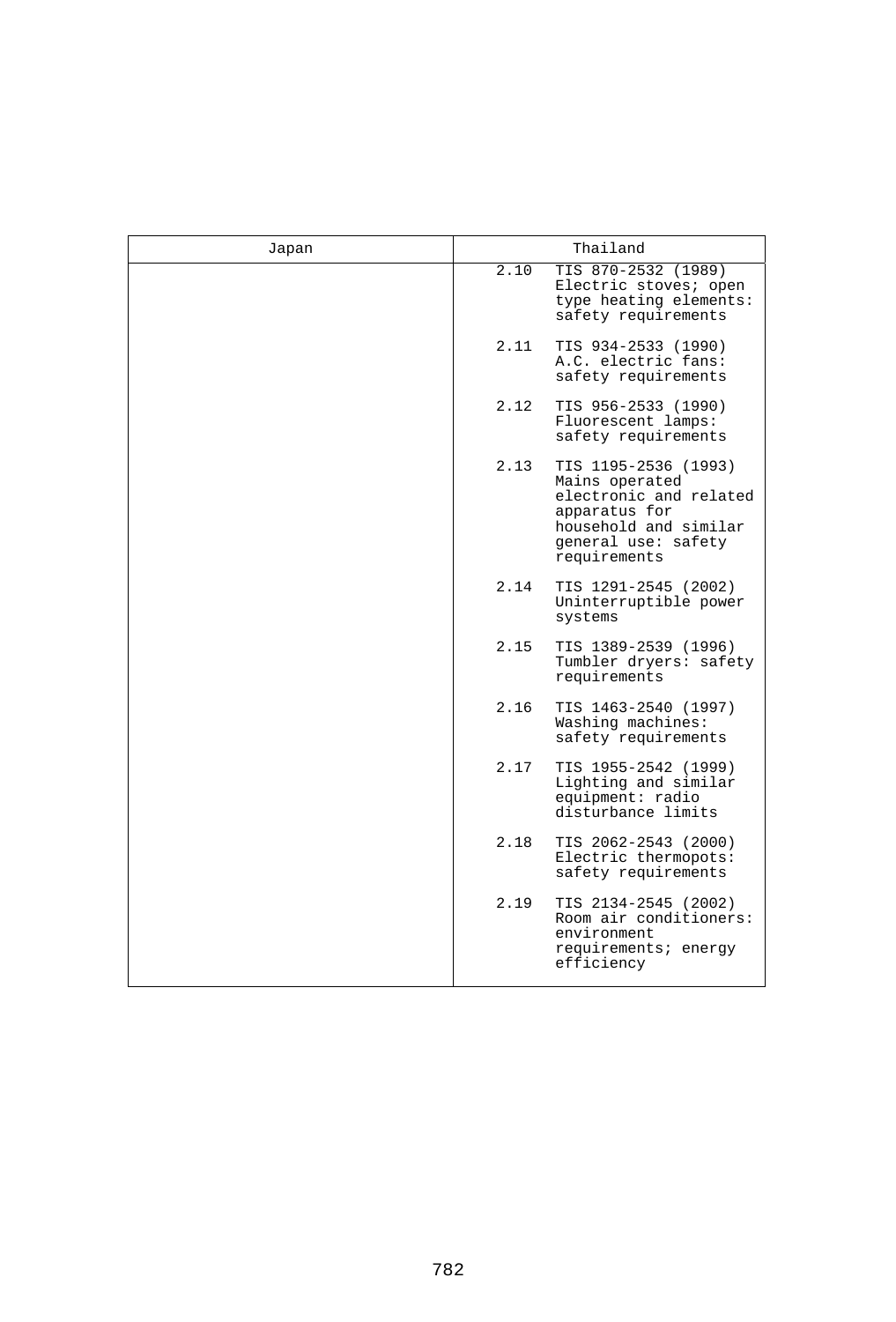## Section II The Applicable Laws, Regulations and Administrative Provision Stipulating the Technical Requirements and the Conformity Assessment Procedures

| Japan                                                                                                                                                                                     | Thailand                                                                                              |
|-------------------------------------------------------------------------------------------------------------------------------------------------------------------------------------------|-------------------------------------------------------------------------------------------------------|
| Electrical Appliance and<br>1.<br>Material Safety Law (Law<br>No. 234, 1961) and amendments<br>thereto                                                                                    | Industrial Product Standards<br>1.<br>Act B.E.2511 (1968) and<br>amendments thereto                   |
| Ordinance of the Electrical<br>2.<br>Appliance and Material Safety<br>Law (Ordinance of the Ministry<br>of International Trade and                                                        | 2.<br>The following Royal Decrees<br>concerning electrical<br>products and amendments<br>thereto      |
| Industry No. 84, 1962) and<br>amendments thereto                                                                                                                                          | 2.1<br>TIS 4 Part 1-2529<br>(1986) Incandescent<br>lamps                                              |
| 3.<br>Ordinance concerning Technical<br>Requirements for Electrical<br>Appliances and Materials<br>(Ordinance of the Ministry of<br>International Trade and<br>Industry No. 85, 1962) and | 2.2<br>TIS 10-2529 (1986)<br>Low-voltage<br>distribution link<br>fuses                                |
| amendments thereto.<br>4.<br>Public Announcement for the                                                                                                                                  | 2.3<br>TIS 11-2531 (1988) PVC<br>insulated copper<br>cables                                           |
| Technical Requirements<br>pursuant to paragraph 2 of the<br>Ordinance concerning Technical<br>Requirements for Electrical<br>Appliances and Materials                                     | 2.4<br>TIS 23-2521 (1978)<br>Ballast for<br>fluorescent lamps                                         |
| (Ordinance of the Ministry of<br>International Trade and<br>Industry No. 85, 1962) (Public<br>Announcement by the Minister                                                                | 2.5<br>TIS 183-2528 (1985)<br>Starters for<br>fluorescent lamps                                       |
| of Economy, Trade and<br>Industry, HEISEI14.03.13 SHO<br>No. 6 (18 March 2002) and<br>amendments thereto                                                                                  | 2.6<br>TIS 293-2541 (1998)<br>PVC-insulated<br>aluminium cables                                       |
| 5.<br>Working Regulations for the<br>Ordinance concerning Technical<br>Requirements for Electrical<br>Appliances and Materials (50<br>Shikobu No. 192 (1975)) and                         | 2.7<br>TIS 344-2530 (1987)<br>Lampholders for<br>tubular fluorescent<br>lamps and<br>starterholders   |
| amendments thereto                                                                                                                                                                        | 2.8<br>TIS 366-2547 (2004)<br>Electric irons:<br>safety requirement                                   |
|                                                                                                                                                                                           | 2.9<br>TIS 824-2531 (1988)<br>Electrical switches                                                     |
|                                                                                                                                                                                           | 2.10<br>TIS 870-2532 (1989)<br>Electric stoves; open<br>type heating elements:<br>safety requirements |
|                                                                                                                                                                                           |                                                                                                       |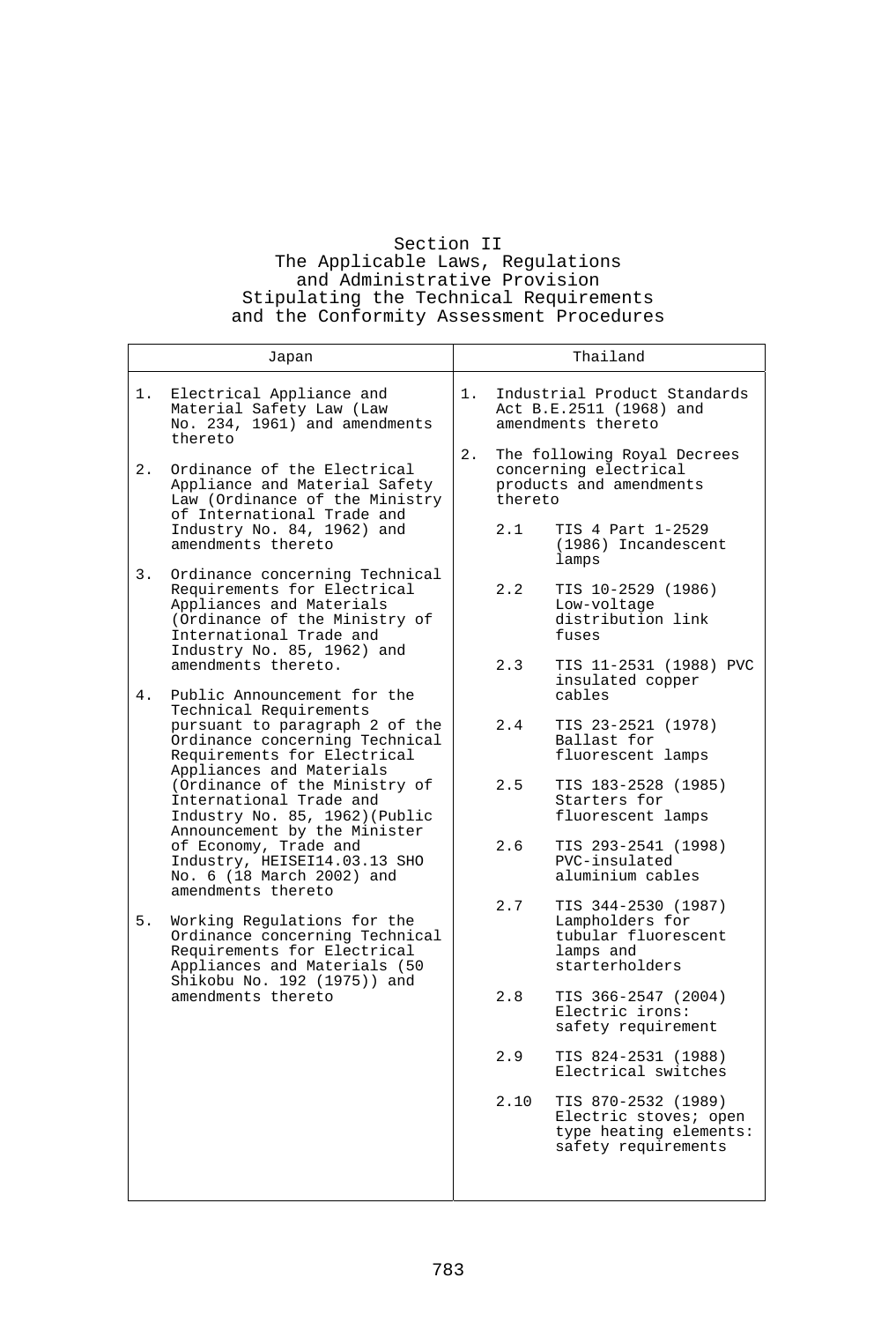| Japan | Thailand                                                                                                                                                  |
|-------|-----------------------------------------------------------------------------------------------------------------------------------------------------------|
|       | 2.11<br>TIS 934-2533 (1990)<br>A.C. electric fans:<br>safety requirements                                                                                 |
|       | 2.12<br>TIS 956-2533 (1990)<br>Fluorescent lamps:<br>safety requirements                                                                                  |
|       | 2.13<br>TIS 1195-2536 (1993)<br>Mains operated<br>electronic and related<br>apparatus for<br>household and similar<br>general use: safety<br>requirements |
|       | 2.14<br>TIS 1291-2545 (2002)<br>Uninterruptible power<br>systems                                                                                          |
|       | 2.15<br>TIS 1389-2539 (1996)<br>Tumbler dryers:<br>safety requirements                                                                                    |
|       | 2.16<br>TIS 1463-2540 (1997)<br>Washing machines:<br>safety requirements                                                                                  |
|       | 2.17<br>TIS 1955-2542 (1999)<br>Lighting and similar<br>equipment: radio<br>disturbance limits                                                            |
|       | 2.18<br>TIS 2062-2543 (2000)<br>Electric thermopots:<br>safety requirements                                                                               |
|       | 2.19<br>TIS 2134-2545 (2002)<br>Room air conditioners:<br>environment<br>requirements; energy<br>efficiency                                               |
|       | 3.<br>The following Particular<br>Requirements for Product<br>Certification of the<br>electrical products and<br>amendments thereto                       |
|       | 3.1<br>Particular<br>Requirements for<br>Product Certification<br>of Incandescent lamps<br>TIS 4 Part 1-2529,<br>dated 8 December<br>B.E.2540 (1997)      |
|       |                                                                                                                                                           |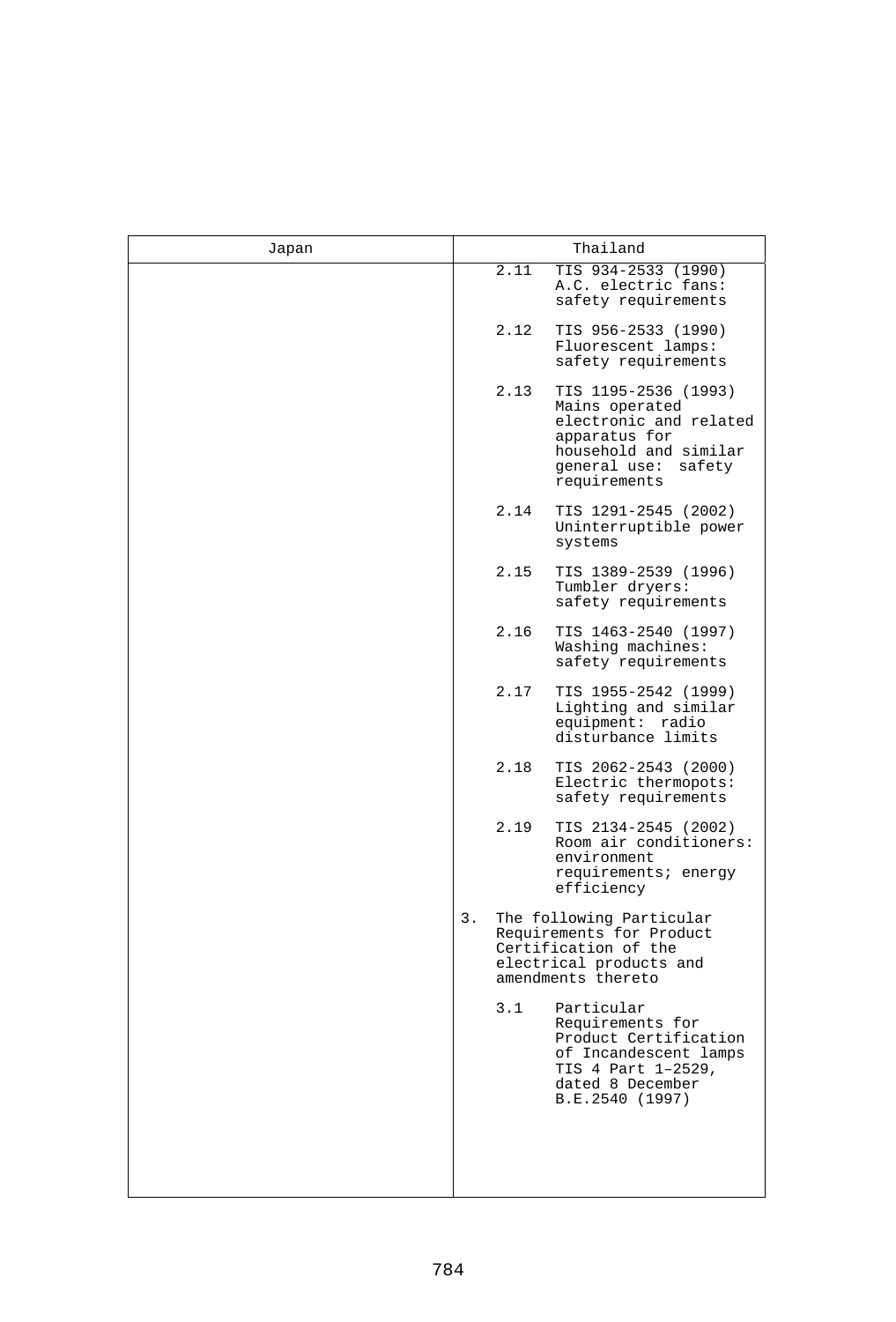| Japan | Thailand                                                                                                                                                                                      |
|-------|-----------------------------------------------------------------------------------------------------------------------------------------------------------------------------------------------|
|       | 3.2<br>Particular<br>Requirements for<br>Product Certification<br>of Low-voltage<br>distribution link<br>fuses TIS 10-2529,<br>dated 14 September<br>B.E.2541 (1998)                          |
|       | 3.3<br>Particular<br>Requirements for<br>Product Certification<br>of PVC insulated<br>copper cables TIS 11-<br>2531, dated 25 June<br>B.E.2545 (2002)                                         |
|       | 3.4<br>Particular<br>Requirements for<br>Product Certification<br>of Ballast for<br>fluorescent lamps TIS<br>23-2521, dated<br>23 April B.E.2542<br>(1999)                                    |
|       | 3.5<br>Particular<br>Requirements for<br>Product Certification<br>of Starters for<br>fluorescent lamps TIS<br>183-2528, dated<br>26 June B.E.2546<br>(2003)                                   |
|       | 3.6<br>Particular<br>Requirements for<br>Product Certification<br>of PVC-insulated<br>aluminium cables TIS<br>293-2541, dated<br>9 February B.E.2547<br>(2006)                                |
|       | 3.7<br>Particular<br>Requirements for<br>Product Certification<br>of Lampholders for<br>tubular fluorescent<br>lamps and<br>starterholders TIS<br>344-2530, dated 26<br>April B.E.2542 (1999) |
|       | 3.8<br>Particular<br>Requirements for<br>Product Certification<br>of Electric irons:<br>safety requirement TIS<br>366-2547, dated<br>13 May B.E.2548 (2005)                                   |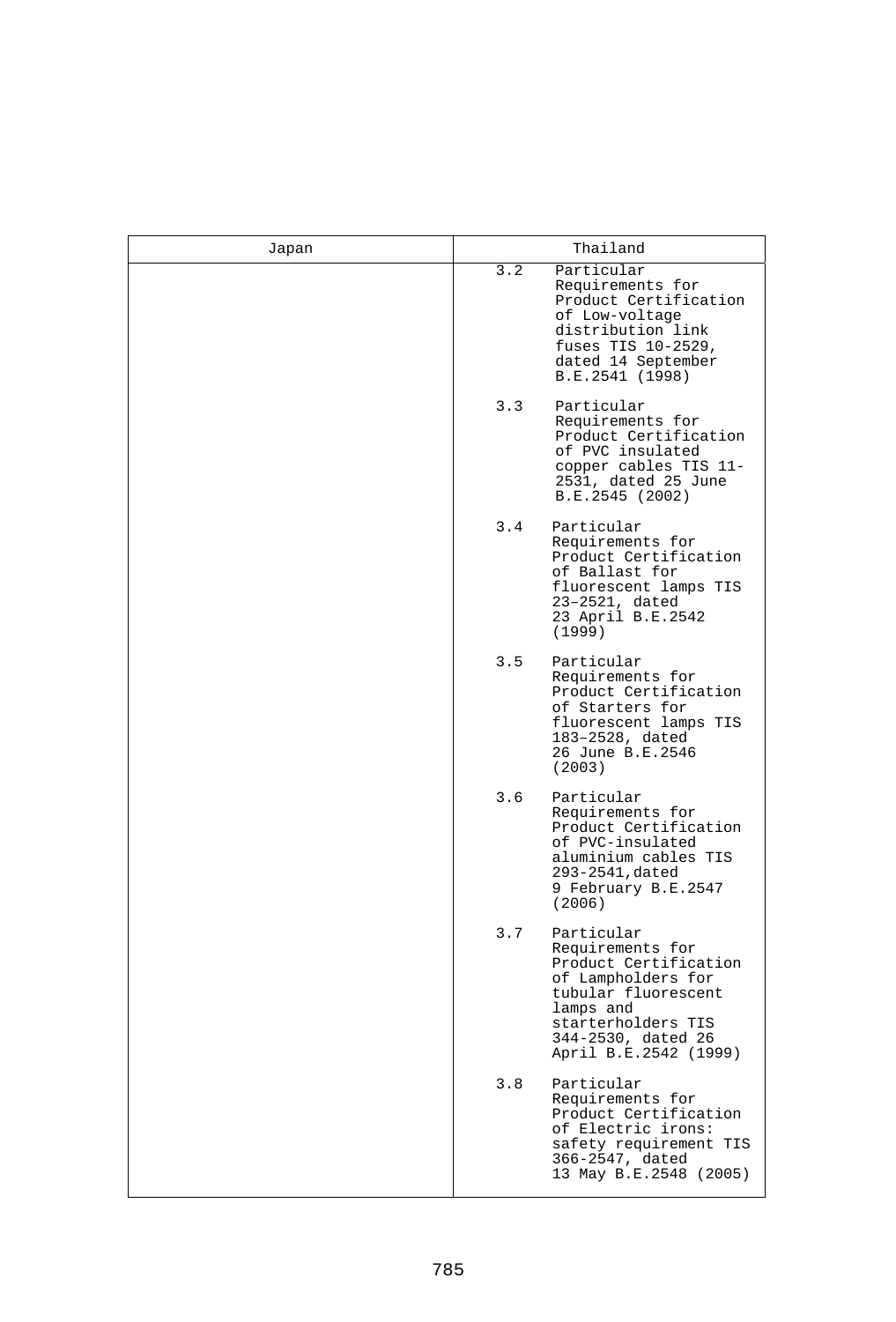| Japan | Thailand                                                                                                                                                                                                                                          |
|-------|---------------------------------------------------------------------------------------------------------------------------------------------------------------------------------------------------------------------------------------------------|
|       | Particular<br>3.9<br>Requirements for<br>Product Certification<br>of Electrical switches<br>TIS 824-2531, dated 30<br>December B.E.2547<br>(2004)                                                                                                 |
|       | 3.10<br>Particular<br>Requirements for<br>Product Certification<br>of Electric stoves;<br>open type heating<br>elements: safety<br>requirements TIS 870-<br>2532, dated 13<br>November B.E.2546<br>(2003)                                         |
|       | 3.11<br>Particular<br>Requirements for<br>Product Certification<br>of A.C. electric fans:<br>safety requirements<br>TIS 934-2533, dated 5<br>July B.E.2548 (2005)                                                                                 |
|       | 3.12<br>Particular<br>Requirements for<br>Product Certification<br>of Fluorescent lamps:<br>safety requirements<br>TIS 956-2533, dated 18<br>July B.E.2546 (2003)                                                                                 |
|       | 3.13<br>Particular<br>Requirements for<br>Product Certification<br>of Mains operated<br>electronic and related<br>apparatus for<br>household and similar<br>general use: safety<br>requirements TIS 1195-<br>2536, dated 6 May<br>B.E.2548 (2005) |
|       | 3.14<br>Particular<br>Requirements for<br>Product Certification<br>of Uninterruptible<br>power systems TIS<br>1291-2545, dated 6<br>September B.E.2548<br>(2005)                                                                                  |
|       |                                                                                                                                                                                                                                                   |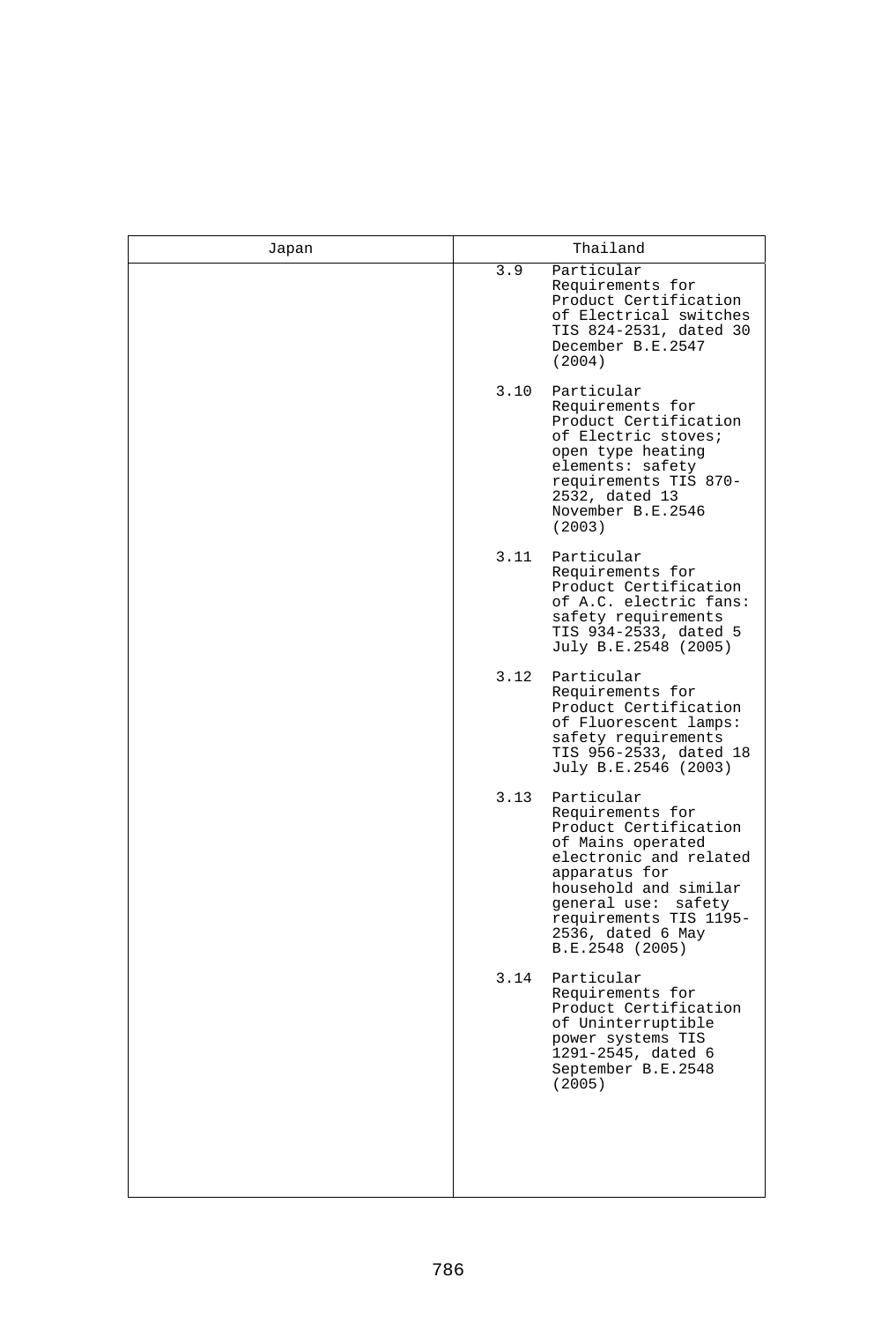| Japan | Thailand                                                                                                                                                                                                 |
|-------|----------------------------------------------------------------------------------------------------------------------------------------------------------------------------------------------------------|
|       | 3.15<br>Particular<br>Requirements for<br>Product Certification<br>of Tumbler dryers:<br>safety requirements<br>TIS 1389-2539, dated 6<br>January B.E.2549<br>(2006)                                     |
|       | 3.16<br>Particular<br>Requirements for<br>Product Certification<br>of Washing machines:<br>safety requirements<br>TIS 1463-2540, dated 6<br>July B.E.2548 (2005)                                         |
|       | 3.17<br>Particular<br>Requirements for<br>Product Certification<br>of Lighting and<br>similar equipment:<br>radio disturbance<br>limits TIS 1955-2542,<br>dated 26 June B.E.2546<br>(2003)               |
|       | 3.18<br>Particular<br>Requirements for<br>Product Certification<br>of Electric<br>thermopots: safety<br>requirements TIS 2062-<br>2543, dated 5 July<br>B.E.2546 (2003)                                  |
|       | 3.19<br>Particular<br>Requirements for<br>Product Certification<br>of Room air<br>conditioners:<br>environment<br>requirements; energy<br>efficiency TIS 2134-<br>2545, dated 13 July<br>B.E.2547 (2004) |
|       | 4.<br>Ministerial Regulation of<br>the Ministry of Industry<br>published in the Government<br>Gazette Vol. 121, Part 27 A,<br>dated 16 April B.E.2547<br>(2004) and amendments<br>thereto                |
|       |                                                                                                                                                                                                          |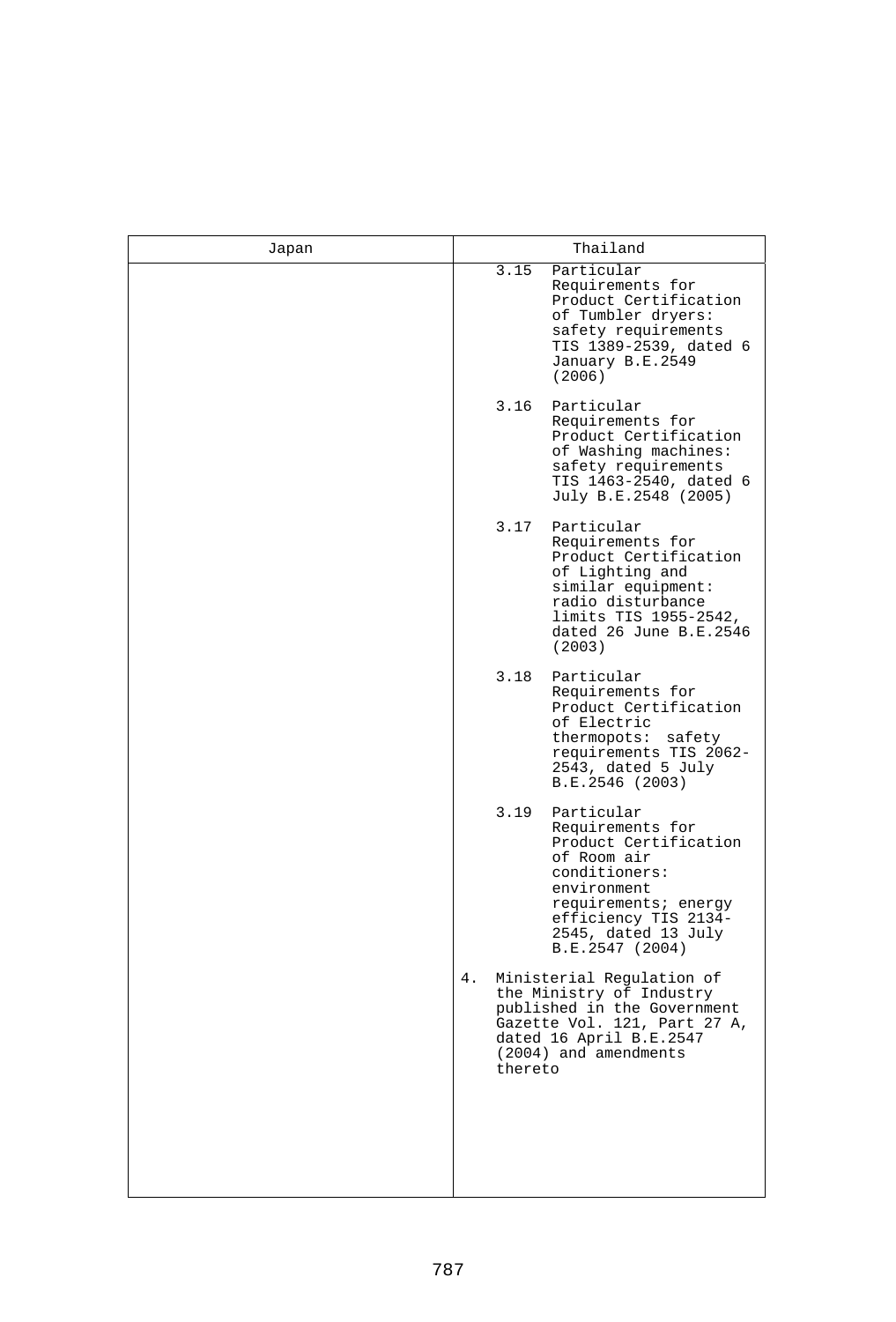| Japan | Thailand                                                                                                                                                                                                                                                                                                                                    |
|-------|---------------------------------------------------------------------------------------------------------------------------------------------------------------------------------------------------------------------------------------------------------------------------------------------------------------------------------------------|
|       | Thai Industrial Standards<br>5.<br>Institute Notification on<br>Conformity Assessment<br>Procedure for Conformity<br>Assessment Body under Mutual<br>Recognition Chapter of the<br>Agreement between Japan and<br>the Kingdom of Thailand for<br>an Economic Partnership,<br>dated 24 January B.E.2549<br>(2006), and amendments<br>thereto |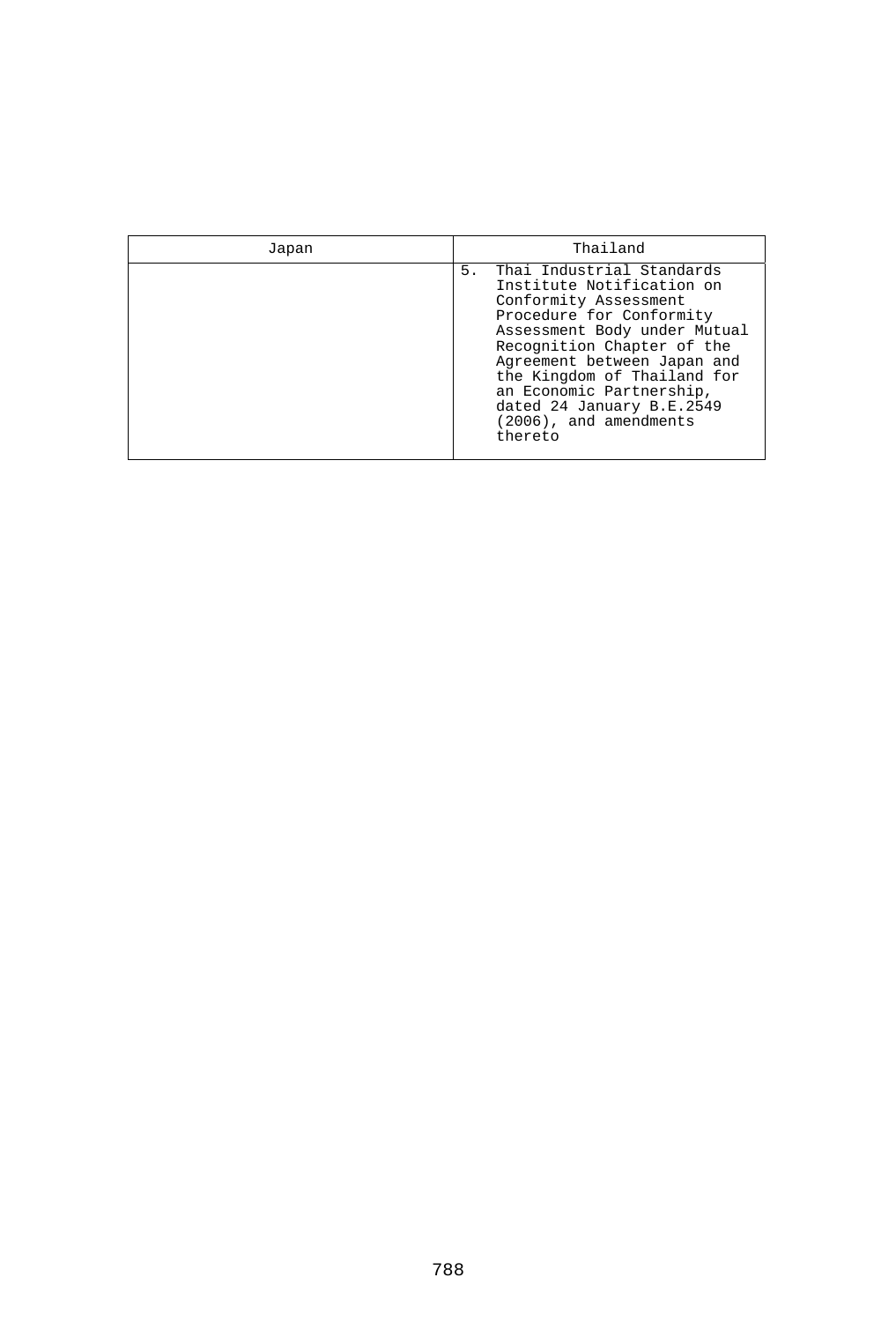## Section III The Applicable Laws, Regulations and Administrative Provisions Stipulating the Criteria for Registration or Designation

| Japan                                                                                                                                                                                                                                                                                                                              | Thailand                                                                                                                                                                                                                                                                                                                                                                                                     |  |
|------------------------------------------------------------------------------------------------------------------------------------------------------------------------------------------------------------------------------------------------------------------------------------------------------------------------------------|--------------------------------------------------------------------------------------------------------------------------------------------------------------------------------------------------------------------------------------------------------------------------------------------------------------------------------------------------------------------------------------------------------------|--|
| 1. Electrical Appliance and<br>Material Safety Law (Law No.<br>234, 1961) and amendments<br>thereto                                                                                                                                                                                                                                | Industrial Product Standards<br>1.<br>Act B.E.2511 (1968) and<br>amendments thereto                                                                                                                                                                                                                                                                                                                          |  |
| Cabinet Order of the<br>2.<br>Electrical Appliance and<br>Material Safety Law (Cabinet<br>Order No. 324, 1962) and<br>amendments thereto<br>Ordinance of the Electrical<br>3.<br>Appliance and Material Safety<br>Law (Ordinance of the Ministry<br>of International Trade and<br>Industry No. 84, 1962) and<br>amendments thereto | Thai Industrial Standards<br>2.<br>Institute Notification on<br>Criteria and Conditions:<br>General Requirements for<br>Designation of Conformity<br>Assessment Body for Thai<br>Industrial Standards under<br>Mutual Recognition Chapter<br>of the Agreement between<br>Japan and the Kingdom of<br>Thailand for an Economic<br>Partnership, dated 24<br>January B.E.2549 (2006), and<br>amendments thereto |  |